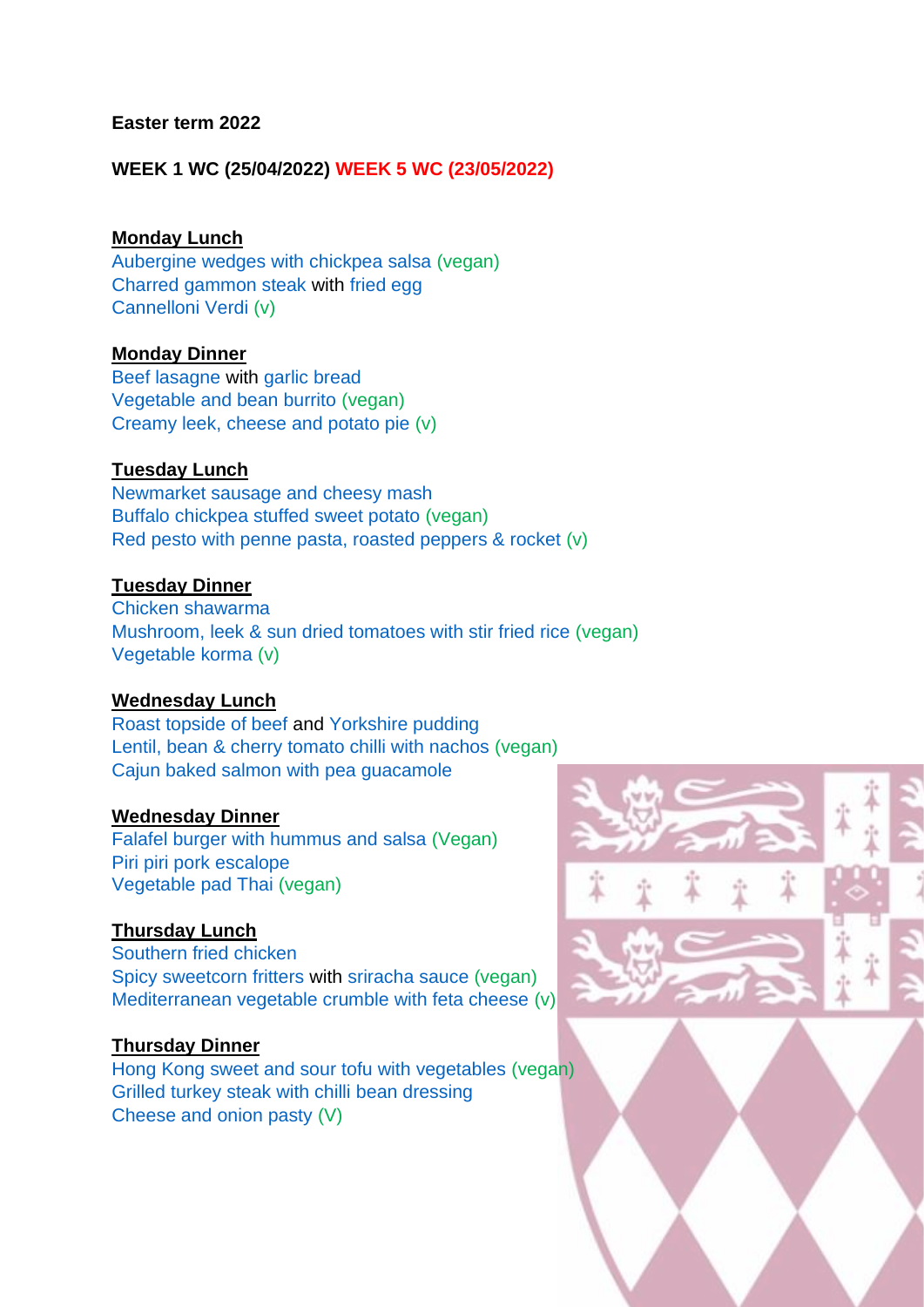[Friday fish](http://fitzwilliamcollegebuttery.mysaffronportal.com/Products/R00473) and [chips](http://fitzwilliamcollegebuttery.mysaffronportal.com/Products/R01033) (plain fish available cooked to order) [Gnocchi with peppers and arrabiata sauce](https://fitzwilliamcollegebuttery.mysaffronportal.com/Products/R00924) (vegan) [Mushroom arancini balls](https://fitzwilliamcollegebuttery.mysaffronportal.com/Products/R01985) (v)

# **Friday Dinner**

[Hunters chicken](https://fitzwilliamcollegebuttery.mysaffronportal.com/Products/R01934) [Char siu baked squash steaks](http://fitzwilliamcollegebuttery.mysaffronportal.com/Products/R02085) with [five spiced beans](http://fitzwilliamcollegebuttery.mysaffronportal.com/Products/R02196) (vegan) [Onion bhaji and naan burger](https://fitzwilliamcollegebuttery.mysaffronportal.com/Products/R02227) (v)

# **Saturday Lunch**

**Brunch** 

# **Saturday Dinner**

[Chicken breast with](https://fitzwilliamcollegebuttery.mysaffronportal.com/Products/R02250) cheese and bacon [Chickpea, vegetable & apricot tagine](https://fitzwilliamcollegebuttery.mysaffronportal.com/Products/R00097) (vegan) with [couscous](https://fitzwilliamcollegebuttery.mysaffronportal.com/Products/R02272) [Vegetable, bean and goats cheese fajitas](http://fitzwilliamcollegebuttery.mysaffronportal.com/Products/R00955) (v

# **Sunday Lunch**

Brunch

# **Sunday Dinner**

[Roast leg of pork with caramelized apples](https://fitzwilliamcollegebuttery.mysaffronportal.com/Products/R00488) Vegetable lasagne (V) [Sweet potato, spinach and chickpea curry](https://fitzwilliamcollegebuttery.mysaffronportal.com/Products/R02255) and [rice](https://fitzwilliamcollegebuttery.mysaffronportal.com/Products/R01385) (vegan)

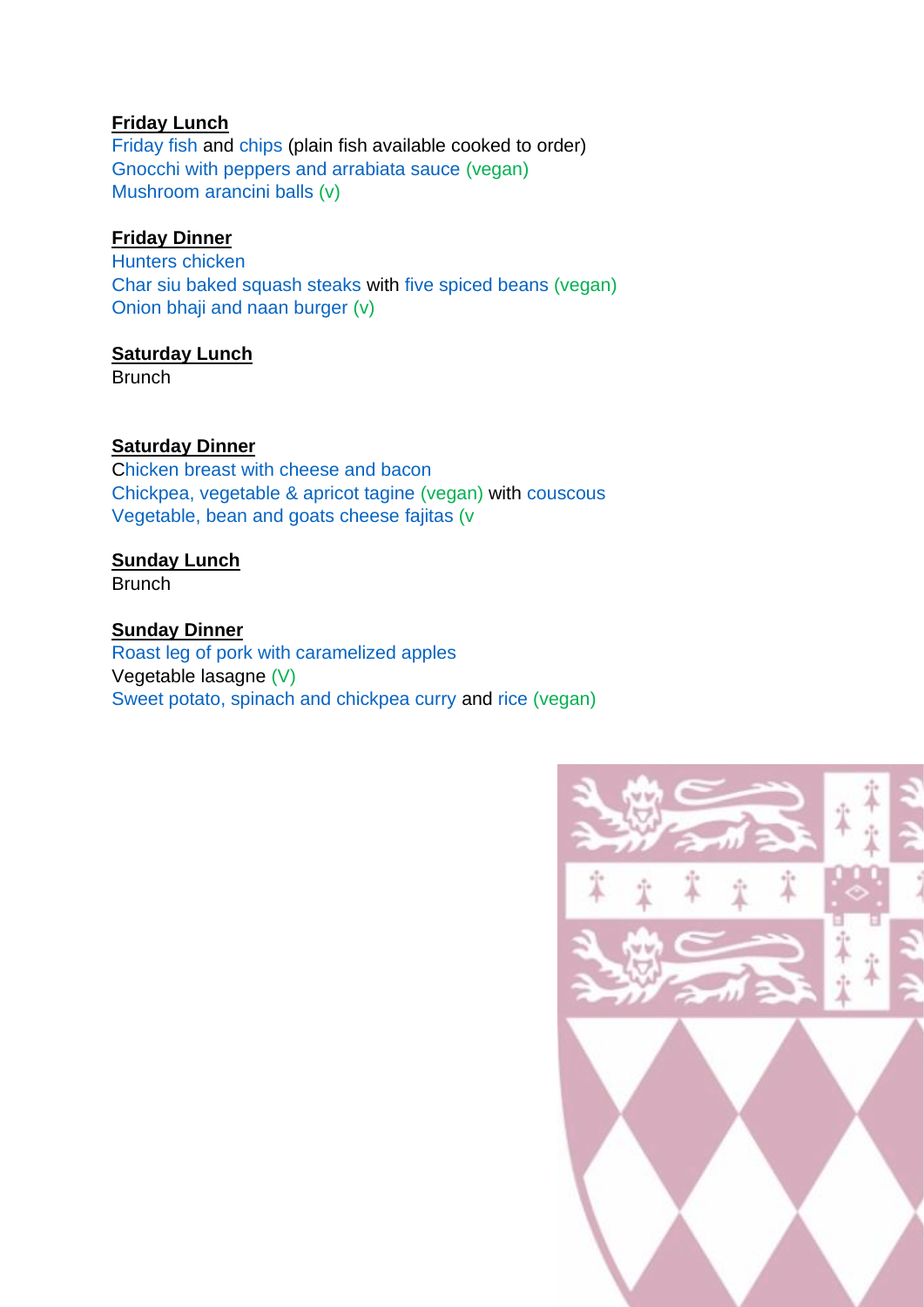# **WEEK 2 WC (2/05/2022) WEEK 6 WC (30/05/2022)**

#### **Monday Lunch**

[Bang bang tofu](https://fitzwilliamcollegebuttery.mysaffronportal.com/Products/R02253) and [rice](https://fitzwilliamcollegebuttery.mysaffronportal.com/Products/R01385) (vegan) [Creamy chicken and mushroom with short crust pastry](https://fitzwilliamcollegebuttery.mysaffronportal.com/Products/R00495) [Tempura cauliflower with tzatziki](https://fitzwilliamcollegebuttery.mysaffronportal.com/Products/R00106) (v)

### **Monday Dinner**

[Vegetable jambalaya](https://fitzwilliamcollegebuttery.mysaffronportal.com/Products/R00350) (vegan) [Chicken enchiladas](https://fitzwilliamcollegebuttery.mysaffronportal.com/Products/R00252) [Sweet pepper & potato frittata](https://fitzwilliamcollegebuttery.mysaffronportal.com/Products/R00115) (v)

### **Tuesday Lunch**

[Fish goujons wraps](https://fitzwilliamcollegebuttery.mysaffronportal.com/Products/R02244) [Roasted vegetables, spinach & potato curry](https://fitzwilliamcollegebuttery.mysaffronportal.com/Products/R02262) (vegan) [Thai red chicken curry](https://fitzwilliamcollegebuttery.mysaffronportal.com/Products/R02228) with [rice](https://fitzwilliamcollegebuttery.mysaffronportal.com/Products/R01385)

#### **Tuesday Dinner**

[Cheese burger in a brioche bun with onion rings](https://fitzwilliamcollegebuttery.mysaffronportal.com/Products/R01443) [Vegan donor kebab with pitta and salad](https://fitzwilliamcollegebuttery.mysaffronportal.com/Products/R02247) (vegan) [Buffalo cauliflower wings](https://fitzwilliamcollegebuttery.mysaffronportal.com/Products/R01726) (vegan)

#### **Wednesday Lunch**

[Crispy Korean BBQ tofu](https://fitzwilliamcollegebuttery.mysaffronportal.com/Products/R02277) with [rice](https://fitzwilliamcollegebuttery.mysaffronportal.com/Products/R01385) (vegan) Pan fried Fish of the day [with soy sauce and spring onions](https://fitzwilliamcollegebuttery.mysaffronportal.com/Products/R00964) Roast leg of pork

#### **Wednesday Dinner**

[Lentil & mushroom lasagne](https://fitzwilliamcollegebuttery.mysaffronportal.com/Products/R02246) (vegan) [Beef lasagne](http://fitzwilliamcollegebuttery.mysaffronportal.com/Products/R00508) with [garlic bread](https://fitzwilliamcollegebuttery.mysaffronportal.com/Products/R02260) [Korean corn and lentil bites](https://fitzwilliamcollegebuttery.mysaffronportal.com/Products/R02236) (vegan)

### **Thursday Lunch**

[Fresh Chicken w](http://fitzwilliamcollegebuttery.mysaffronportal.com/Products/R01922)ith garlic butter and crumb [Aloo tikki](https://fitzwilliamcollegebuttery.mysaffronportal.com/Products/R02290) with spiced [pomegranate cous cous](https://fitzwilliamcollegebuttery.mysaffronportal.com/Products/R02291) & [coriander relish](https://fitzwilliamcollegebuttery.mysaffronportal.com/Products/R02292) (vegan) [Mushroom ravioli](https://fitzwilliamcollegebuttery.mysaffronportal.com/Products/R00172) (v)

# **Thursday Dinner**

[Crispy chilli beef](https://fitzwilliamcollegebuttery.mysaffronportal.com/Products/R00314) [Boston bean & sweet potato casserole](https://fitzwilliamcollegebuttery.mysaffronportal.com/Products/R0092) (vegan) [Chilli bean & vegetable enchiladas](https://fitzwilliamcollegebuttery.mysaffronportal.com/Products/R00120) (v)

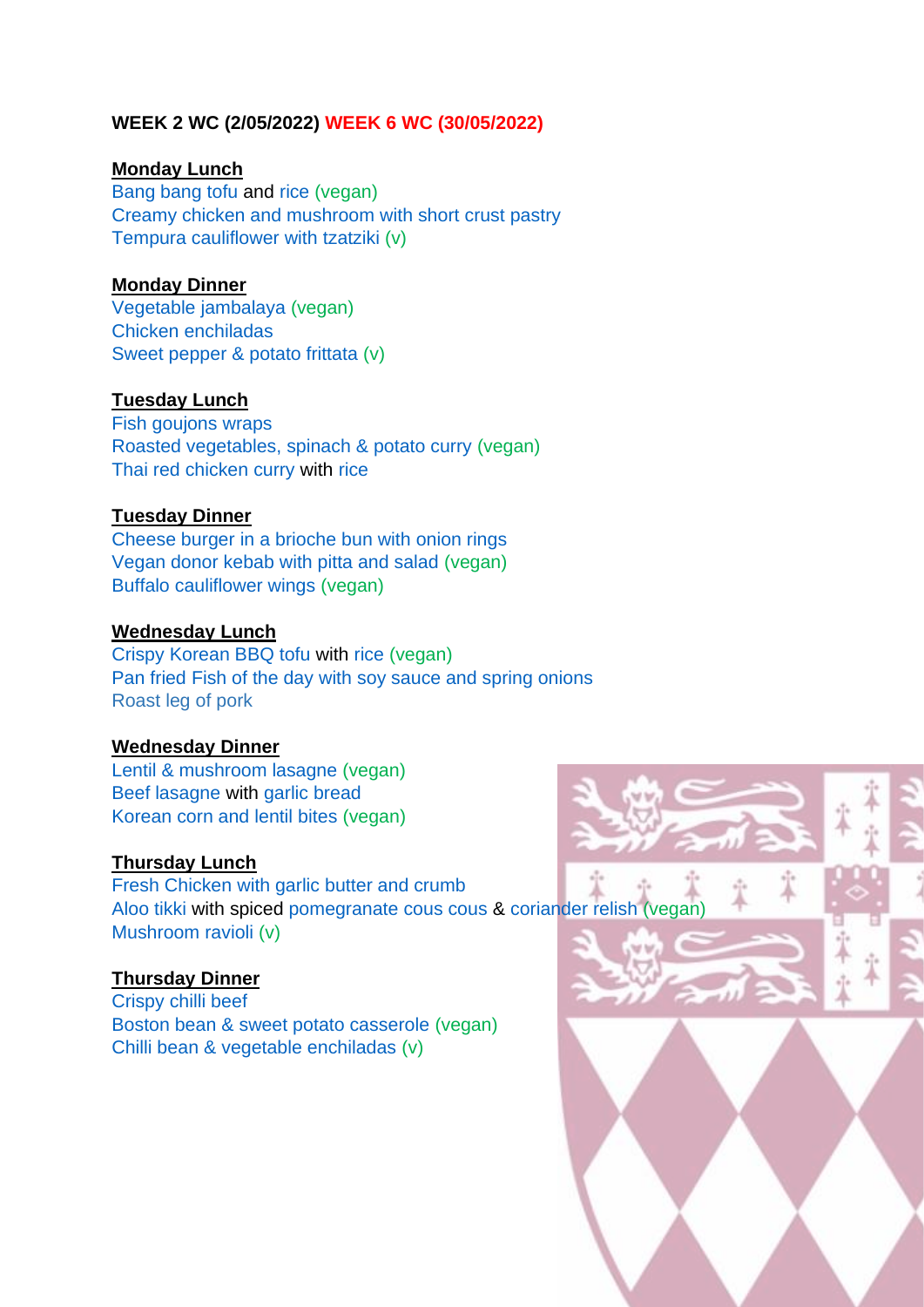[Friday fish](http://fitzwilliamcollegebuttery.mysaffronportal.com/Products/R00473) and [chips](http://fitzwilliamcollegebuttery.mysaffronportal.com/Products/R01033) (plain fish available cooked to order) [Vegetable & lentil dhal](https://fitzwilliamcollegebuttery.mysaffronportal.com/Products/R02243) (vegan) [Broccoli & vegetable pasta with stilton & toasted pine nuts](https://fitzwilliamcollegebuttery.mysaffronportal.com/Products/R02258) (v)

# **Friday Dinner**

[Katsu chicken curry](https://fitzwilliamcollegebuttery.mysaffronportal.com/Products/R01945) [Cajun fish burger with salad and salsa](https://fitzwilliamcollegebuttery.mysaffronportal.com/Products/R02278) [Spicy black eyed bean, aubergine with tomatoes](https://fitzwilliamcollegebuttery.mysaffronportal.com/Products/R00362) (vegan)

# **Saturday Lunch**

**Brunch** 

# **Saturday Dinner**

[Chicken and mushrooms with crispy potato topping](https://fitzwilliamcollegebuttery.mysaffronportal.com/Products/R02254) Margherita pizza (V) [Chickpea and pepper burger](https://fitzwilliamcollegebuttery.mysaffronportal.com/Products/R02257) (vegan) **Sunday Lunch Brunch** 

# **Sunday Dinner**

Vegetable [moussaka](https://fitzwilliamcollegebuttery.mysaffronportal.com/Products/R01699) (vegan) [Roast turkey with cranberry sauce](https://fitzwilliamcollegebuttery.mysaffronportal.com/Products/R01964) Louisiana sweet potato and bean fritter (v)

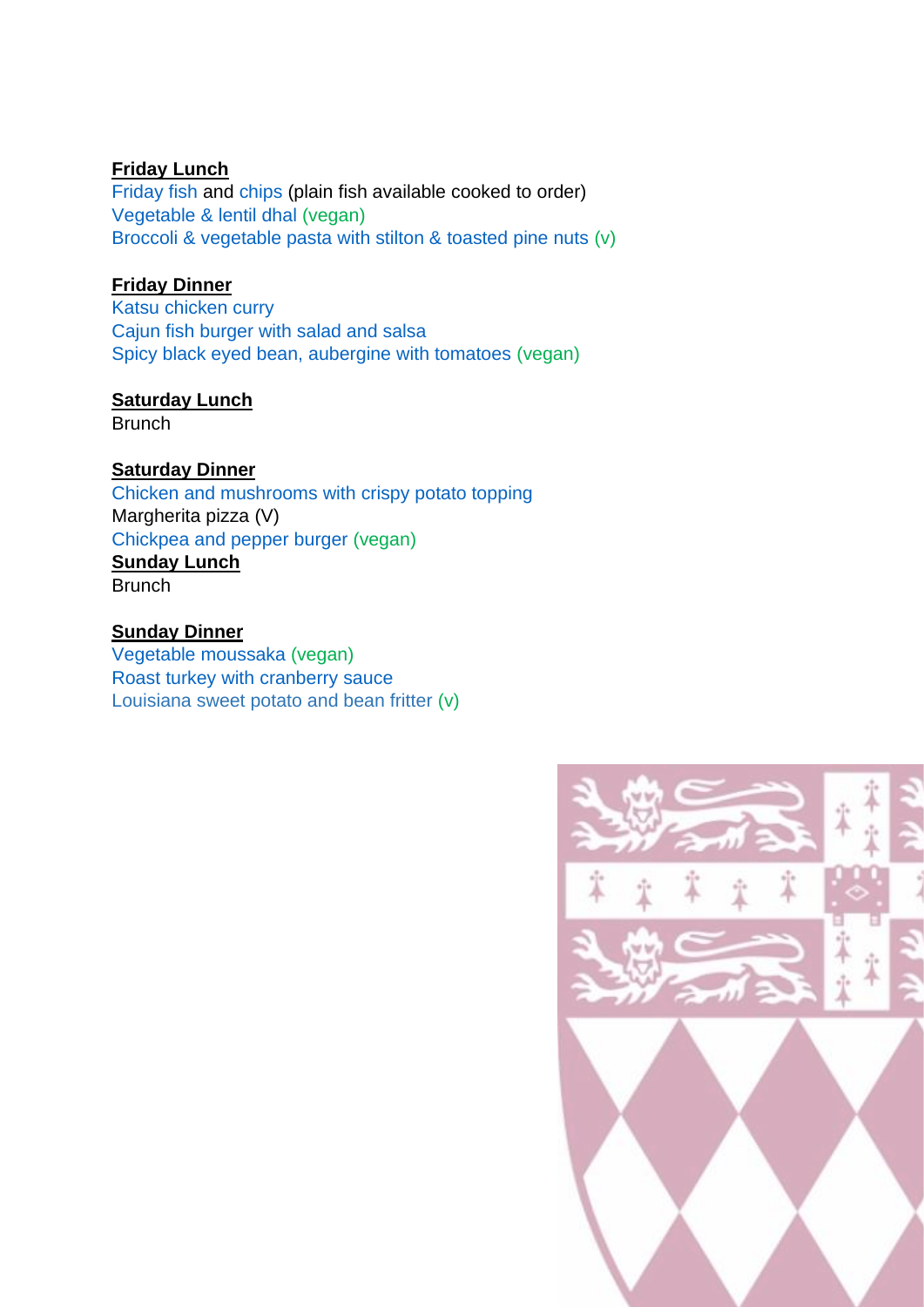# **WEEK 3 WC (9/5/2021) WEEK 7 WC (6/06/2022)**

#### **Monday Lunch**

[Spicy pork meatballs](https://fitzwilliamcollegebuttery.mysaffronportal.com/Products/R02271) with [couscous](https://fitzwilliamcollegebuttery.mysaffronportal.com/Products/R02272) [Aubergine wedges with chickpea salsa](http://fitzwilliamcollegebuttery.mysaffronportal.com/Products/R02003) (v) [Vegetable pakora](http://fitzwilliamcollegebuttery.mysaffronportal.com/Products/R01356) with [rice](http://fitzwilliamcollegebuttery.mysaffronportal.com/Products/R01385) (vegan)

#### **Monday Dinner**

[Roasted vegetable strudel](https://fitzwilliamcollegebuttery.mysaffronportal.com/Products/R00934) (vegan) [Breaded pork steak](https://fitzwilliamcollegebuttery.mysaffronportal.com/Products/R00762https:/fitzwilliamcollegebuttery.mysaffronportal.com/Products/R00762) with [sriracha sauce](https://fitzwilliamcollegebuttery.mysaffronportal.com/Products/R02275)

### **Tuesday Lunch**

[Shitake seitan burger](https://fitzwilliamcollegebuttery.mysaffronportal.com/Products/R02286) with kimchi mayo [Kimchi beef burger](https://fitzwilliamcollegebuttery.mysaffronportal.com/Products/R02289) [Tortellini formaggio](https://fitzwilliamcollegebuttery.mysaffronportal.com/Products/R00039) (v)

#### **Tuesday Dinner**

Spicy sausage and pasta bake [Broccoli katsu curry](https://fitzwilliamcollegebuttery.mysaffronportal.com/Products/R02068) (vegan) Sweet and sticky chicken

#### **Wednesday Lunch**

[Mixed bean and potato goulash](https://fitzwilliamcollegebuttery.mysaffronportal.com/Products/R00267) (vegan) [Slow cooked beef Brisket](https://fitzwilliamcollegebuttery.mysaffronportal.com/Products/R00016) Fish of the day

### **Wednesday Dinner**

[Pasta puttanesca](https://fitzwilliamcollegebuttery.mysaffronportal.com/Products/R01734) (vegan) [Mediterranean vegetable crumble with feta cheese](https://fitzwilliamcollegebuttery.mysaffronportal.com/Products/R00936) (v) [Beef lasagne](http://fitzwilliamcollegebuttery.mysaffronportal.com/Products/R00508) with [garlic bread](https://fitzwilliamcollegebuttery.mysaffronportal.com/Products/R02260)

### **Thursday Lunch**

[Cumberland sausage ring with caramelised onion sauce](https://fitzwilliamcollegebuttery.mysaffronportal.com/Products/R00086) [Vegetable and bean burrito](https://fitzwilliamcollegebuttery.mysaffronportal.com/Products/R00345) (vegan) [Pan fried salmon with soy sauce and spring onions](https://fitzwilliamcollegebuttery.mysaffronportal.com/Products/R00964)

# **Thursday Dinner**

[Baby corn, green pepper & oyster mushroom in black bean sauce](https://fitzwilliamcollegebuttery.mysaffronportal.com/Products/R00105) (vegan) [Fish goujons wraps](https://fitzwilliamcollegebuttery.mysaffronportal.com/Products/R02244) Chicken and mushroom pie



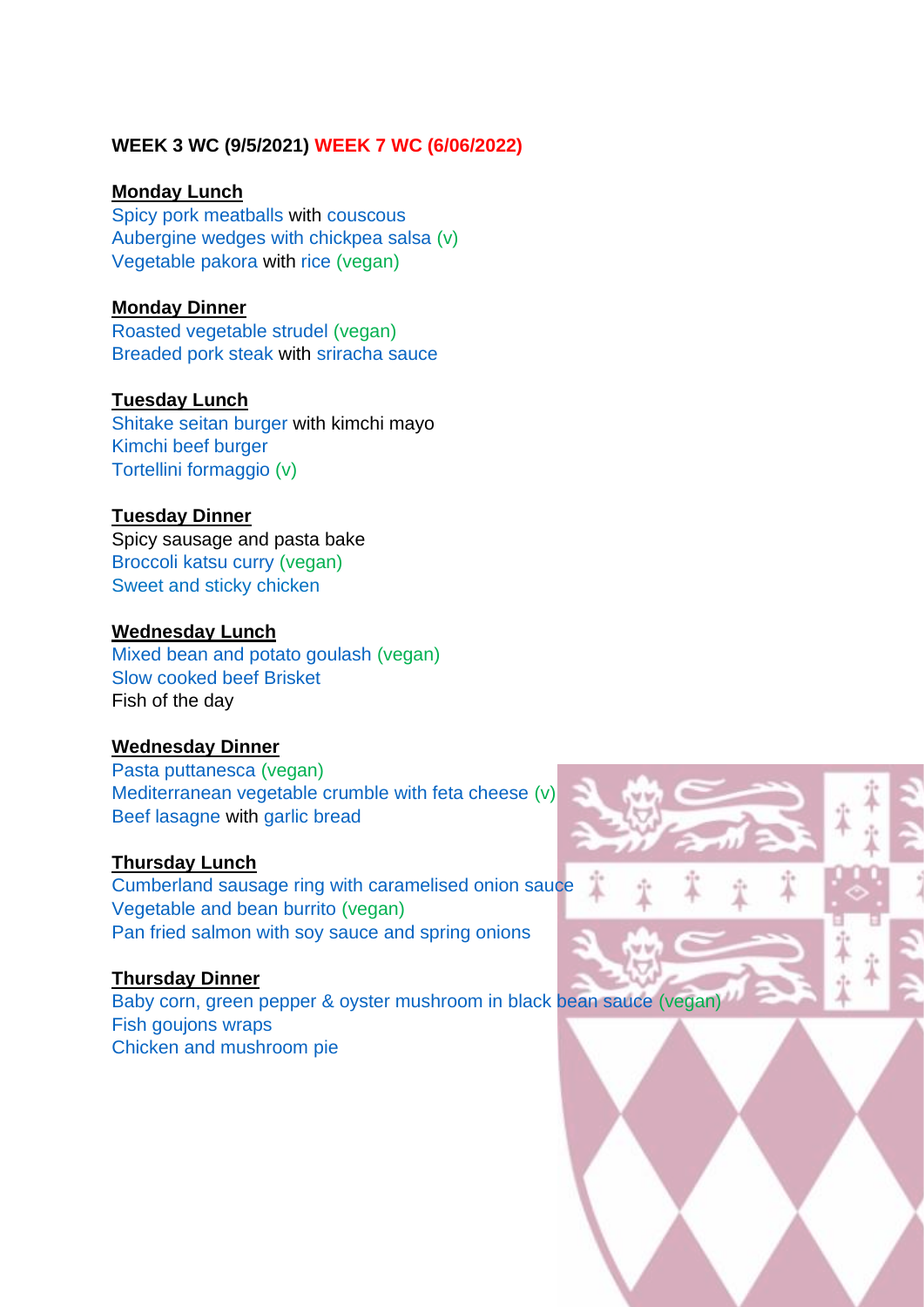[Friday fish](http://fitzwilliamcollegebuttery.mysaffronportal.com/Products/R00473) and [chips](http://fitzwilliamcollegebuttery.mysaffronportal.com/Products/R01033) (plain fish available cooked to order) [Hong Kong sweet and sour tofu with vegetables](https://fitzwilliamcollegebuttery.mysaffronportal.com/Products/R02276) (vegan) [Chilli, soy and ginger roasted duck leg with plum sauce](https://fitzwilliamcollegebuttery.mysaffronportal.com/Products/R00542)

### **Friday Dinner**

[Mac and cheese](https://fitzwilliamcollegebuttery.mysaffronportal.com/Products/R01656) with [BBQ Beans](https://fitzwilliamcollegebuttery.mysaffronportal.com/Products/R00609) (v) [Korean corn and lentil bites](https://fitzwilliamcollegebuttery.mysaffronportal.com/Products/R02236) (vegan) [Mac and cheese](https://fitzwilliamcollegebuttery.mysaffronportal.com/Products/R01656) with [BBQ pulled pork](https://fitzwilliamcollegebuttery.mysaffronportal.com/Products/R02294)

# **Saturday Lunch**

**Brunch** 

# **Saturday Dinner**

[Buffalo cauliflower wings](https://fitzwilliamcollegebuttery.mysaffronportal.com/Products/R01726) (vegan) 1/4 whole roasted piri piri chicken [Vegetable, bean and Quorn shepherd's pie](http://fitzwilliamcollegebuttery.mysaffronportal.com/Products/R00020) (v)

### **Sunday Lunch**

**Brunch** 

### **Sunday Dinner**

[Bang bang tofu](https://fitzwilliamcollegebuttery.mysaffronportal.com/Products/R02253) and [rice](https://fitzwilliamcollegebuttery.mysaffronportal.com/Products/R01385) (vegan) [Roast chicken and stuffing](https://fitzwilliamcollegebuttery.mysaffronportal.com/Products/R01118) [Mushroom, leek & sun dried tomatoes with stir fried rice](https://fitzwilliamcollegebuttery.mysaffronportal.com/Products/R00098) (vegan)

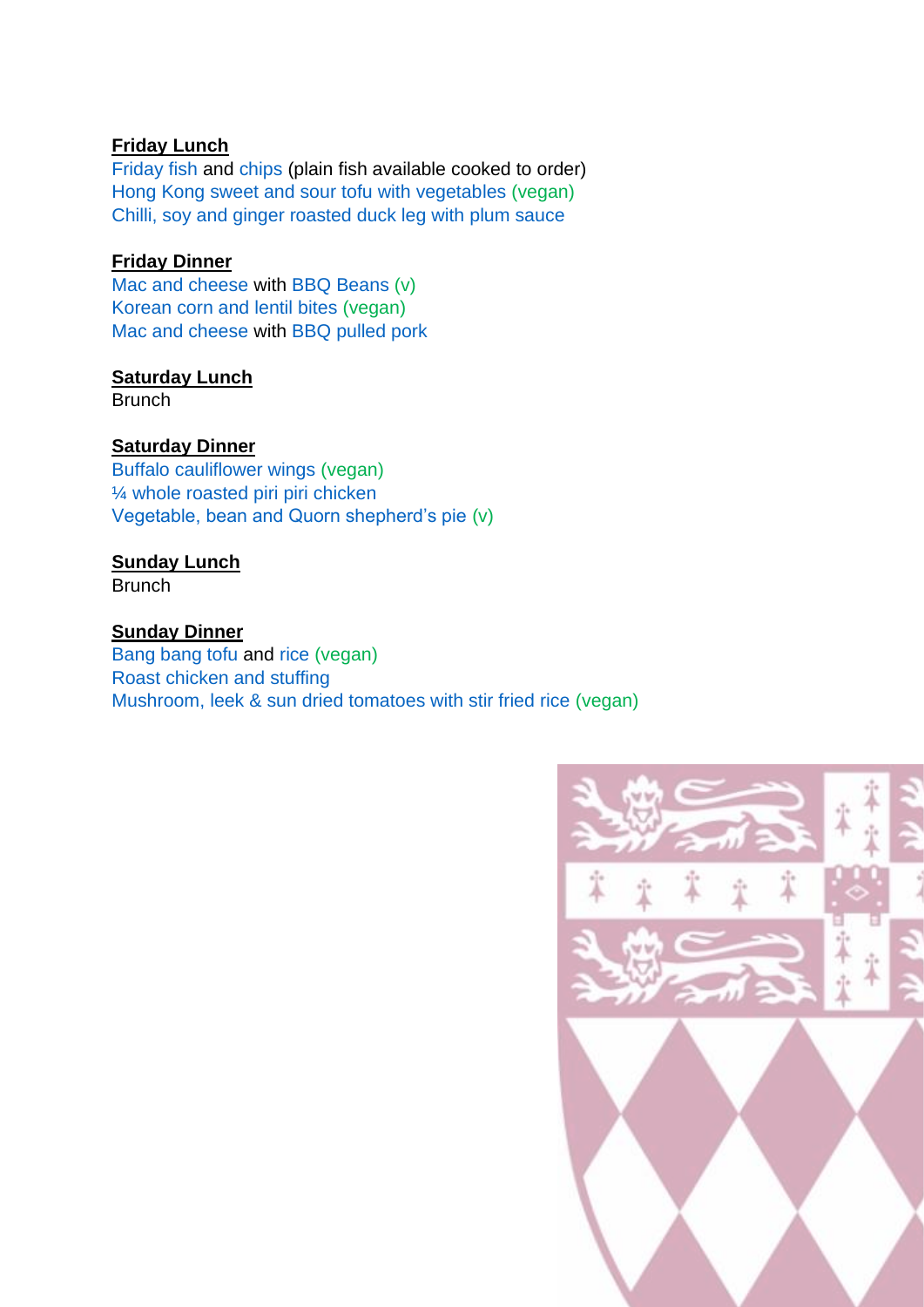# **WEEK 4 WC (16/05/20220) WEEK 8 WC (13/06/2022)**

#### **Monday Lunch**

[Grilled](https://fitzwilliamcollegebuttery.mysaffronportal.com/Products/R02250) & spiced chicken thigh skewer [Sweet potato, spinach and chickpea curry](https://fitzwilliamcollegebuttery.mysaffronportal.com/Products/R02255) and [rice](https://fitzwilliamcollegebuttery.mysaffronportal.com/Products/R01385) (vegan) [Scampi](https://fitzwilliamcollegebuttery.mysaffronportal.com/Products/R00064) and [tartare sauce](https://fitzwilliamcollegebuttery.mysaffronportal.com/Products/R01094)

#### **Monday Dinner**

Breaded turkey steak with roast garlic mayo [Roast squash and blue cheese tacos](https://fitzwilliamcollegebuttery.mysaffronportal.com/Products/R00834) (v) Vegetable and bean fajitas (vegan)

#### **Tuesday Lunch**

BBQ bacon with beans [Pea, asparagus with goat's cheese quiche](http://fitzwilliamcollegebuttery.mysaffronportal.com/Products/R01935) (v) [BBQ vegetable](http://fitzwilliamcollegebuttery.mysaffronportal.com/Products/R01961) and bean pitta (vegan)

### **Tuesday Dinner**

[Beef chilli and nachos](https://fitzwilliamcollegebuttery.mysaffronportal.com/Products/R01448) Olive polenta with roasted vegetables (vegan) Pasta, smoked salmon with lemon and dill sauce

#### **Wednesday Lunch**

[Roast turkey breast](https://fitzwilliamcollegebuttery.mysaffronportal.com/Products/R00479) with [pigs in blankets](https://fitzwilliamcollegebuttery.mysaffronportal.com/Products/R00643) Vegetable Balti (vegan) Stir fried pasta with squash, spinach, goats' cheese and pine nuts  $(v)$ **Wednesday Dinner**

[Chicken breast with](https://fitzwilliamcollegebuttery.mysaffronportal.com/Products/R02250) cheese and bacon [Vegetable pakora](http://fitzwilliamcollegebuttery.mysaffronportal.com/Products/R01356) (vegan) Fish of the day

# **Thursday Lunch**

Jumbo hotdog with chilli onions [Vegetable and chickpea tagine with almonds and apricots](http://fitzwilliamcollegebuttery.mysaffronportal.com/Products/R00817) (vegan) Quorn corn dogs (v)

#### **Thursday Dinner**

Charred [Tandoori spiced chicken leg with rice](https://fitzwilliamcollegebuttery.mysaffronportal.com/Products/R00421) [Hong Kong sweet and sour tofu with vegetables](https://fitzwilliamcollegebuttery.mysaffronportal.com/Products/R02276) (vegan) Mushroom, spinach and pepper stroganoff (v)